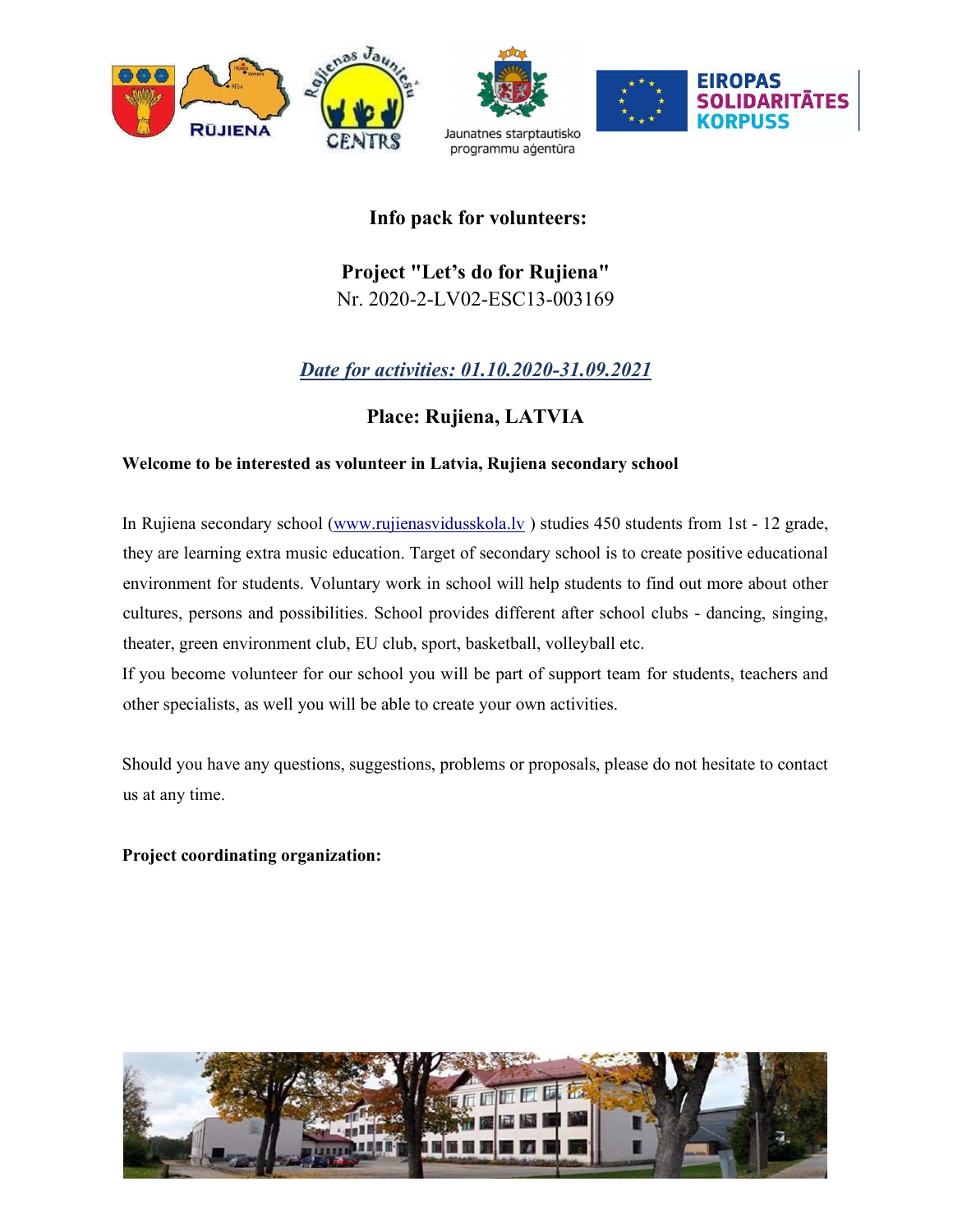| <b>Project coordinating organization:</b> | <b>Hosting organization:</b>               |
|-------------------------------------------|--------------------------------------------|
| Daina Roze                                | Rujiena secondary school                   |
| Youth organization "Ligzda",              | Rīgas street 30, Rujiena, Latvia, LV-4240  |
| Project manager                           | Accreditation nr. 2018-1-LV02-ESC52-002440 |
| $joliqzda$ ( $a$ gmail.com                |                                            |
|                                           |                                            |

# About voluntary work in "Rujiena secondary school"

## Activity date: 1.10.2020-31.09.2021;

#### Place for activities: Rīgas iela 30, Rūjiena, Latvia and Skolas iela 24, Rūjiena, Latvia

#### Video about city: https://ej.uz/rujiena lets do

Volunteer living country: Belgium, Bulgaria, Czech Republic, Denmark, Germany, Estonia, Ireland, Greece, Spain, France, Croatia, Italy, Cyprus, Lithuania, Luxembourg, Hungary, Malta, Netherlands, Austria, Poland, Portugal, Romania, Slovenia, Slovakia, Finland, Sweden, United Kingdom, Turkey, Iceland, Liechtenstein, Norway, Former Yugoslav, Republic of Macedonia, Serbia.

#### Number of volunteers and age: 1 person (of age 18 - 30)

Volunteer who can help students in age from 7 - 18 to learn and do home works, lead language club, create events together with school student parliament, be creative in work with students. Volunteer should be registered in Youth portal https://europa.eu/youth/solidarity

Working language: English, Latvian. In project activities you will have online learning program for Latvian language.

#### Summary of the Project:

The goal of the project is to promote awareness of the Solidarity Corps through the activities offered to the youth of Rujienas district, which will encourage young people to engage in such projects and will activate the local community. The project is initiating cooperation with the Rujiena district municipality institutions visited by children, young people and seniors - Social Care Center "Lode", Rujienas Multifunctional Youth Initiative Center, Rujiena Library, Rujiena Secondary School and Association "Rujiena Seniors House". The short-term goal of the project is to offer various activities available to the local community in Rujiena, for children, young people and seniors. Volunteers will develop and get to know their personality, will learn more about cultural differences and will share their experience and knowledge during the project. The long-term goal is to establish close cooperation between socially active institutions and organizations united by Solidarity Corps youth from different countries. The implementation of this project will help to develop open societies and acquisition of knowledge about the cultures of different countries, the implementation of this project

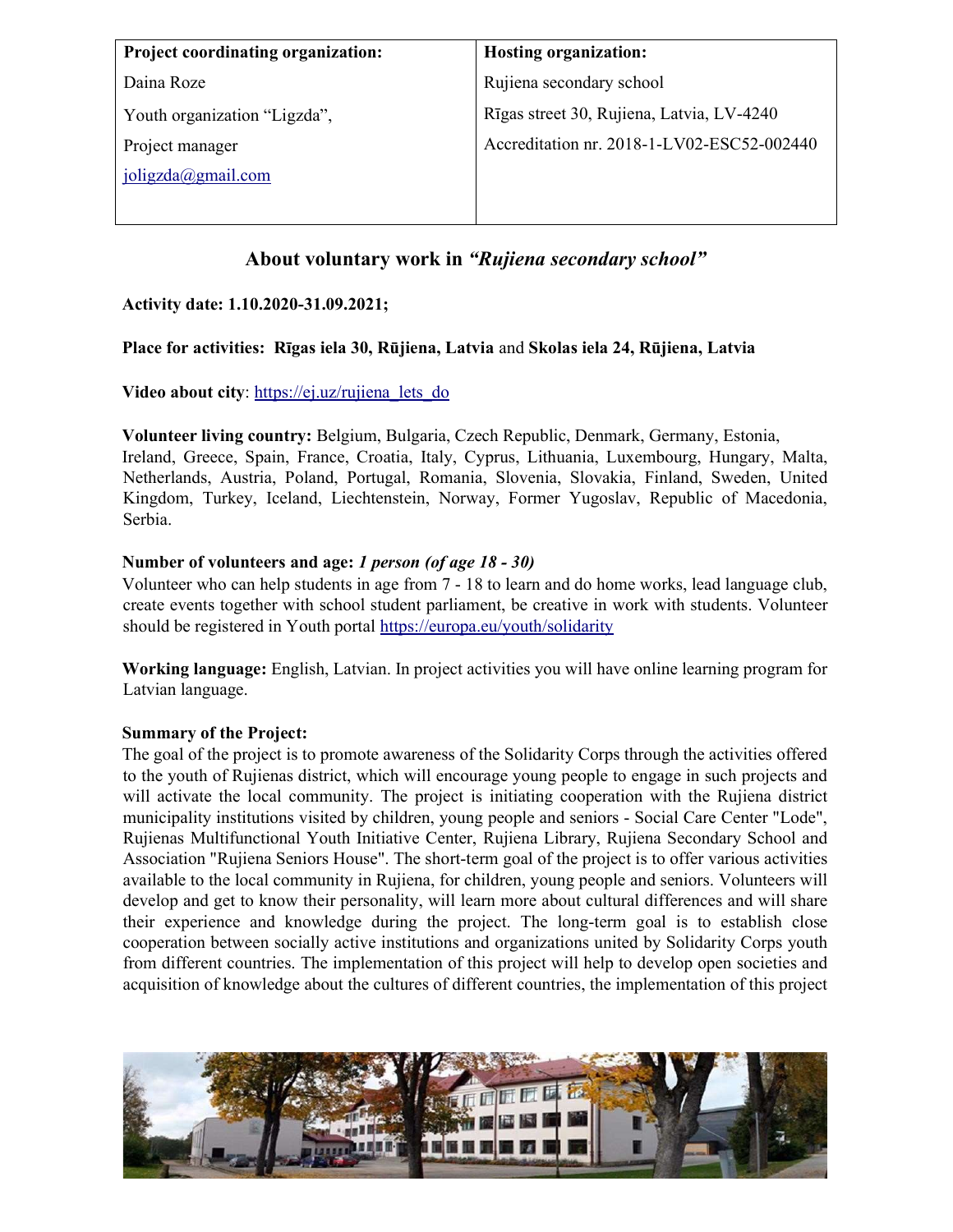will help the local community to improve linguistic knowledge and raise awareness of European citizenship.

## Aims and objectives:

- To help students to learn languages in practical use;
- Be part of student event team;
- Make your own initiatives and learn new skills;
- Discover the intercultural richness through non-formal learning methods
- Take part in municipality events for youngs
- Learn more about other European cultures
- Get to know more about Rujiena, Latvia territory and country
- Be encouraged to come up with your own ideas and get the support in your home country from your sending organization to realize.

## Rules:

No drugs, no alcohol, respect of nature, respect of each other, to be on time. No smoking in School territory. Working hours from 9.00 – 16.00, weekends are free. Working hours can be changed according activity plan.

Training and support: You will have arrival training and mid term training. Online platform will help you to learn also Latvian language for every day communication. You will have mentor who will help you in personal developing and learning process.

# YouthPass:

Voluntary work is based on the principles of non-formal education, all volunteers will get a YouthPass certificate after the project and describe knowledge what they have learned in project.

## Accommodation:

Living for EVS: Adress: Upes street 9/11, Rujiena, Latvia, LV-4240, Multifunctional youth initiative center, phone +371 25450585. Accommodation is located in 3rd floor. Keep safe keys from building outside door, youth centre door and private room. Outside door should always be locked. Room is for two persons. Kitchen, WC, shower, TV, laundry and living area is open for all hostel guests. Room is equipped with bed, table, chair, wardrobe, towel, sheets, blanket, and pillow. Kitchen - stove, oven, refrigerator, microwave, dishes, toaster. Laundry – washing machine.

Food: every volunteer will have 150 EUR per month for food;

Pocket money: every month 120 EUR (4 Eur/day);

Travel costs: Every participant will have covered travel costs according to distance calculator: http://ec.europa.eu/programmes/erasmus-plus/resources/distance-calculator\_en

| travel distances between 10 and 99km          | 20 EUR  |
|-----------------------------------------------|---------|
| travel distances between 100 and 499km        | 180 EUR |
| travel distances between 500 and 1999km       | 275 EUR |
| travel distances between 2000 and 2999km      | 360 EUR |
| For travel distances between 3000 and 3999 km | 530 EUR |